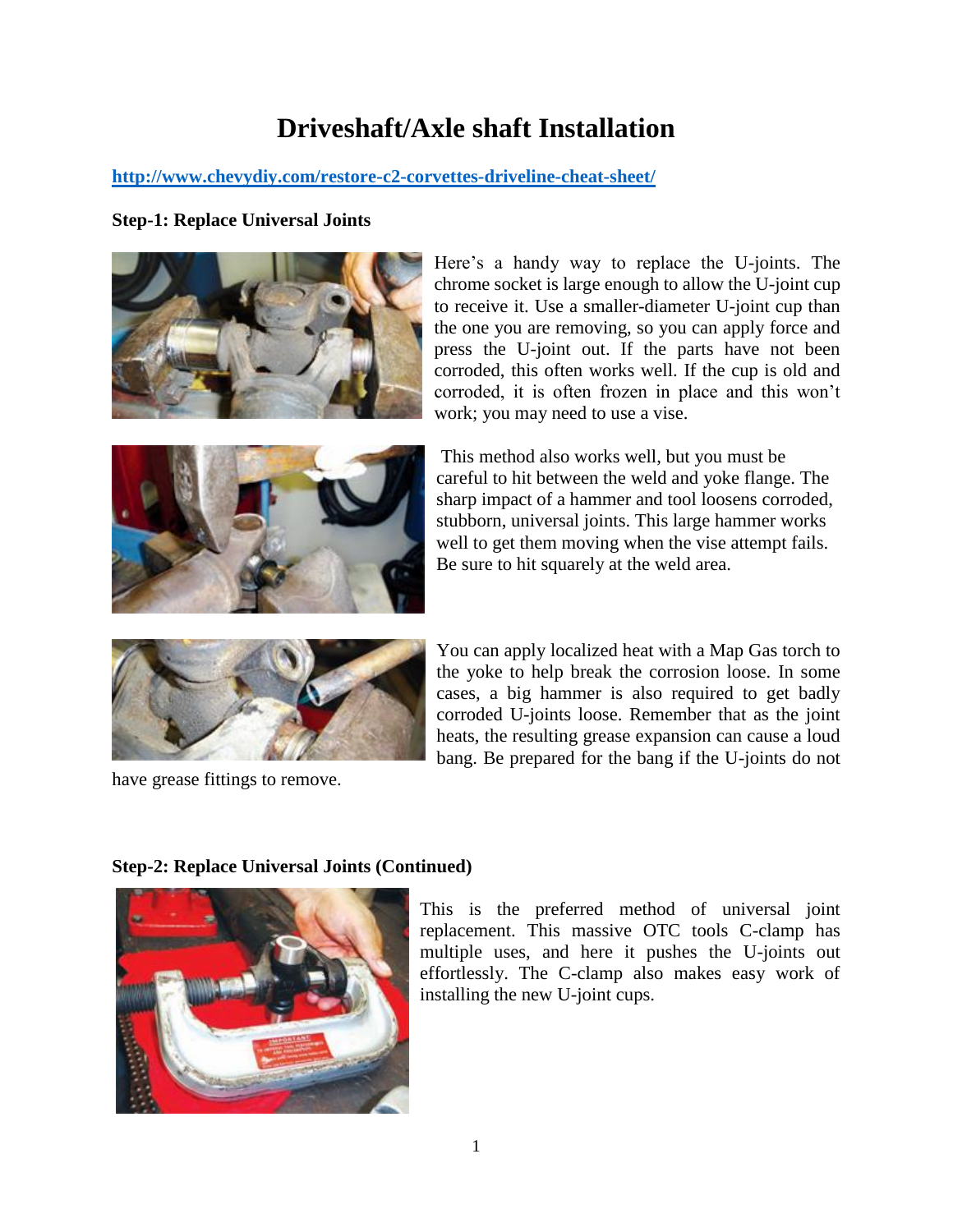#### **Step-3: Check Axle Flange Trueness**



After removing stubborn universal joints, you typically find axle shaft flanges have been distorted. Use a straightedge to check for distortion. In this case, I found one that is bent. Oh well, it is to be expected when extra force is necessary to remove stubborn U-joints.

**Step-4: Straighten Axle Flange**



Careful work at the hydraulic press can straighten the flanges for reuse. The trick is to go beyond straight slightly, then when the flange springs back it is straight. If you leave them distorted it is almost impossible to seat the universal joint retaining clips

**Step-5: Remove Corrosion from Shafts**



Once the driveshaft or axle shaft has been disassembled and cleaned, use a 3/4-inch-diameter flap wheel to remove any remaining corrosion. Tread lightly here because it is easy to remove too much material and have loose-fitting universal joint cups.